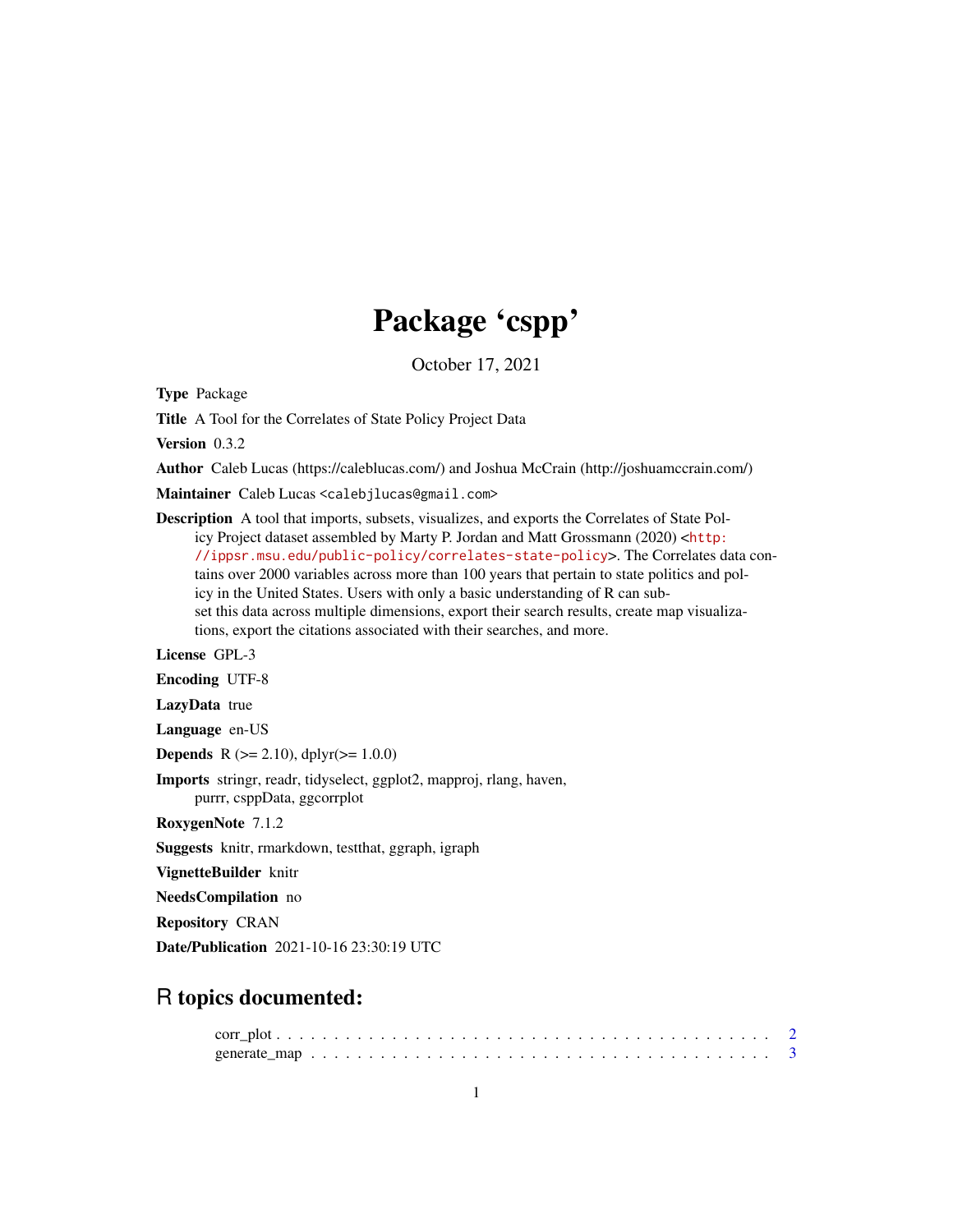#### <span id="page-1-0"></span>2 correspondence to the correspondence of the correspondence of the correspondence of the correspondence of the correspondence of the correspondence of the correspondence of the correspondence of the correspondence of the

| Index |                                                                                                      | 14 |
|-------|------------------------------------------------------------------------------------------------------|----|
|       |                                                                                                      |    |
|       |                                                                                                      |    |
|       |                                                                                                      |    |
|       |                                                                                                      |    |
|       |                                                                                                      |    |
|       | $get\_var\_info \ldots \ldots \ldots \ldots \ldots \ldots \ldots \ldots \ldots \ldots \ldots \ldots$ |    |
|       |                                                                                                      |    |
|       |                                                                                                      |    |
|       |                                                                                                      |    |

corr\_plot *Create correlation plots of CSPP data*

# Description

corr\_plot takes CSPP data from [get\\_cspp\\_data](#page-5-1) and returns either a correlation matrix or correlation plot.

# Usage

```
corr_plot(
 data = NULL,vars = NULL,summarize = TRUE,
 labels = TRUE,
  label\_size = 3,colors = c("#6D9EC1", "#FFFFFF", "#E46726"),
  cor_matrix = FALSE
)
```
# Arguments

| data       | A dataframe. If data is generated by get_cspp_data function, the function<br>can automatically parse the data frame. Otherwise, this function will attempt to<br>make a correlation plot or matrix from all numeric variables within the passed<br>dataframe. |
|------------|---------------------------------------------------------------------------------------------------------------------------------------------------------------------------------------------------------------------------------------------------------------|
| vars       | Default is NULL. If left NULL, uses all variables within the passed dataframe.<br>Otherwise, must be a character vector. The dataframe is subset based on vari-<br>ables listed.                                                                              |
| summarize  | Default is TRUE. If TRUE, and if the variable st is present, the function will<br>create state specific averages for each variable in the data frame. If FALSE, the<br>function will generate the correlation matrix and plot for all values in the dataset.  |
| labels     | Default is TRUE. If TRUE, the correlation plot will include labels for the corre-<br>lation value. If FALSE, no labels will be present.                                                                                                                       |
| label size | Default is 3. Controls the size of the font for labels.                                                                                                                                                                                                       |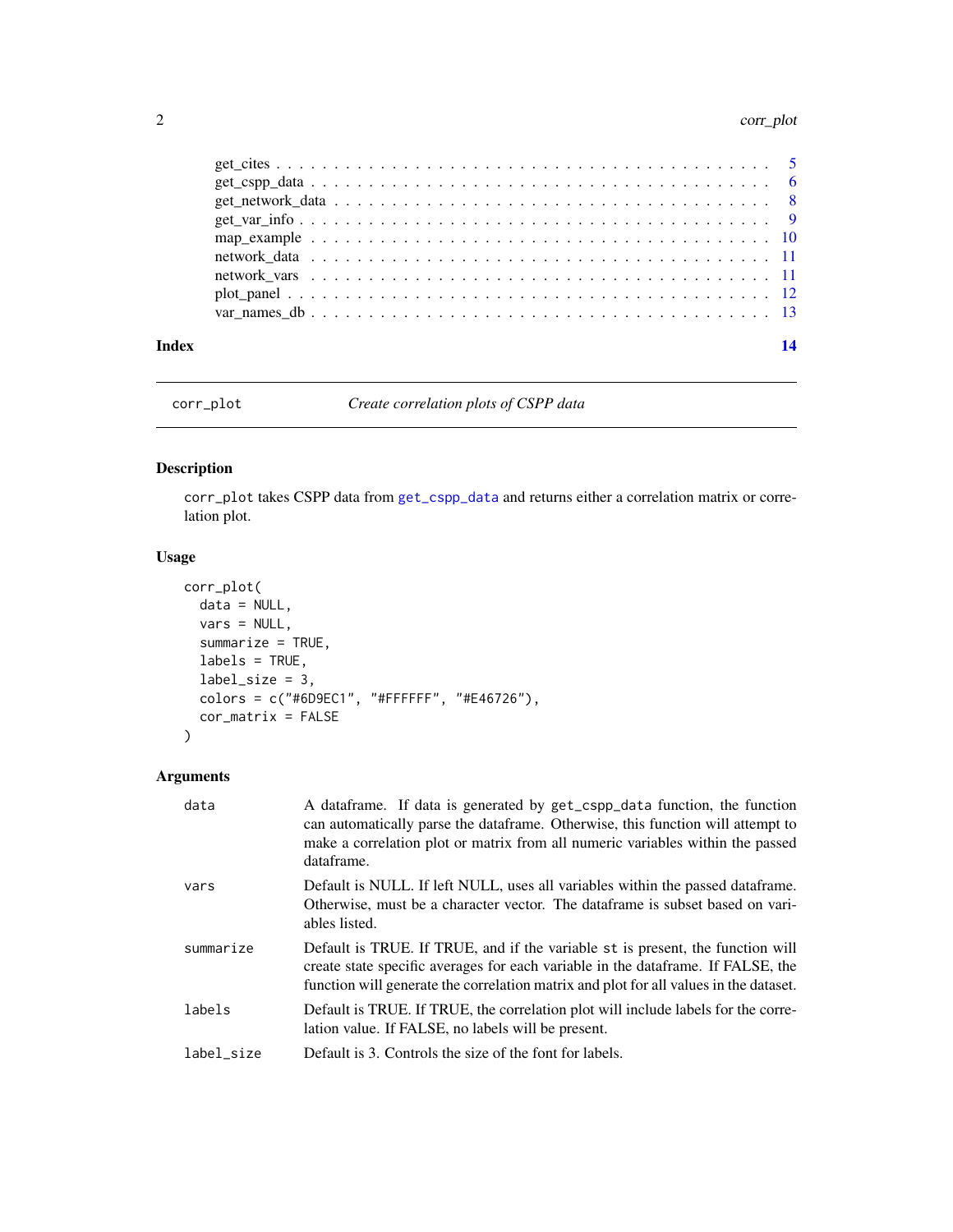<span id="page-2-0"></span>

| colors     | Specify the colors to be used in the correlation plot. Must include three values<br>in a character vector format. The default values are 'c("#6D9EC1", "#FFFFFF",<br>"#E46726")'.                                       |
|------------|-------------------------------------------------------------------------------------------------------------------------------------------------------------------------------------------------------------------------|
| cor_matrix | Default is FALSE. If set to TRUE, instead of returning a ggplot object that is a<br>correlation plot, returns a correlation matrix. This is particularly useful if you<br>want to customize the output with ggcorrplot. |

# Details

This function is a wrapper that passes a dataframe to the ggcorrplot::ggcorrplot function which generates correlation heat plots.

### Value

ggplot2 object or correlation matrix

#### See Also

ggcorrplot

# Examples

```
corr_plot(data = get_cspp_data(), vars = c("pollib_median",
"innovatescore_boehmkeskinner", "citi6013", "ranney4_control", "h_diffs"),
cor_matrix = FALSE)
```
<span id="page-2-1"></span>generate\_map *Generate map visualizations (choropleths) of CSPP data*

#### Description

generate\_map takes CSPP data from [get\\_cspp\\_data](#page-5-1) and plots the values of numeric variables on the map of the U.S. It can also plot individual states or sets of states.

#### Arguments

| cspp_data     | Dataframe generated by get_cspp_data which must include the variable state.<br>If there are multiple years of data per state, by default the most recent year is<br>used in creating the map unless average_years is set to TRUE. Default is NULL<br>and returns the most recent year's poptotal data as an example map. |
|---------------|--------------------------------------------------------------------------------------------------------------------------------------------------------------------------------------------------------------------------------------------------------------------------------------------------------------------------|
| var_name      | Specify the variable from the dataset passed to cspp_data to plot on the map.<br>If left blank, the first variable that is not "year", "st", "state", "state_fips", or<br>"state icspr" is used. Default is NULL.                                                                                                        |
| average_years | Default is FALSE. If TRUE, averages over all of the years per state in the data frame<br>to produce a value to plot on the map. If the type of the variable in var_name is<br>not numeric, will reset this parameter to FALSE.                                                                                           |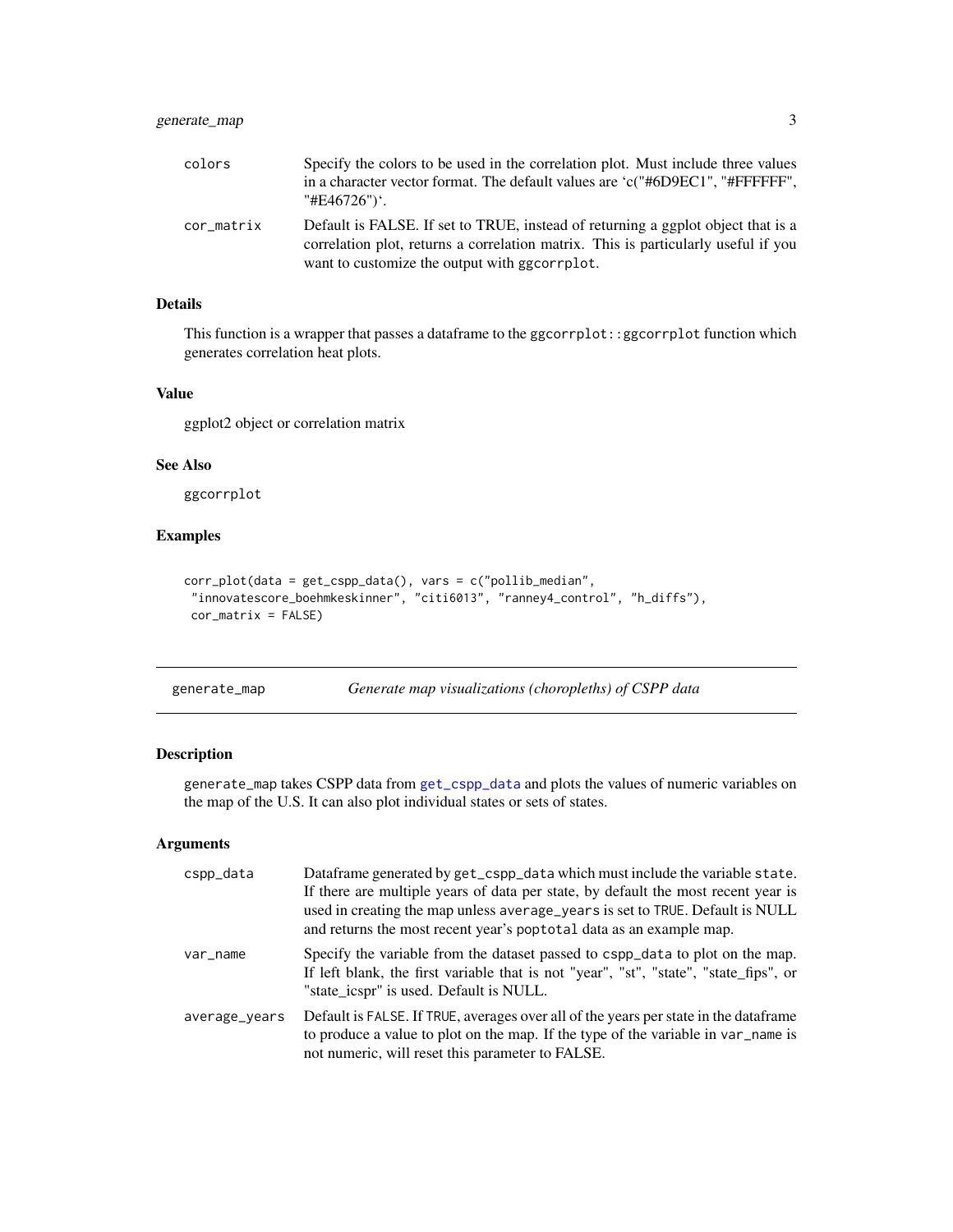<span id="page-3-0"></span>

|           | drop_NA_states Choose whether to drop states at the map generating stage which have NA val-<br>ues. Default is FALSE and states with missing data will be filled grey. If set to<br>TRUE, states will have no fill in the plot.<br>If you're passing a data frame subset to certain states, set this to TRUE. |
|-----------|---------------------------------------------------------------------------------------------------------------------------------------------------------------------------------------------------------------------------------------------------------------------------------------------------------------|
| poly_args | Default is list(color = "#666666", size = .5). Changes the aesthetics of<br>how the states look when plotted. The fill of each state can be manually<br>changed through ggplot's scale_fill_ (see examples). See geom_polygon for<br>other options to pass to this argument.                                  |

### Details

Note: due to complications with plotting Alaska and Hawaii, this package currently does not support plotting these two states.

This function is general in the sense that it will produce a ggplot-style map for any dataframe passed to it with the proper formatting. Any dataframe that has at least three columns, with the first two a numeric 'year' column and a state name as a string, and the final column the value to be plotted, will work with this function.

#### Value

Returns a ggplot object. See examples for how to work with this object.

#### See Also

[get\\_cspp\\_data](#page-5-1), [get\\_cites](#page-4-1), [get\\_var\\_info](#page-8-1)

# Examples

```
## default map with total population
generate_map()
## pass specific variables
# returns average over all non NA years in the data
generate_map(get_cspp_data(var_category = "demographics"),
            var_name = "pctpopover65")
## add additional ggplot options
generate_map(get_cspp_data(var_category = "demographics"),
            var_name = "pctpopover65",
            poly_args = list(color = "black"),
            drop_NA_states = FALSE) +
 ggplot2::scale_fill_gradient(low = "white", high = "red") +
 ggplot2::theme(legend.position = "none") +
 ggplot2::ggtitle("% Population Over 65")
## plot specific states
# drop_NA_states set to TRUE plots only those states
library(dplyr)
generate_map(get_cspp_data(var_category = "demographics") %>%
```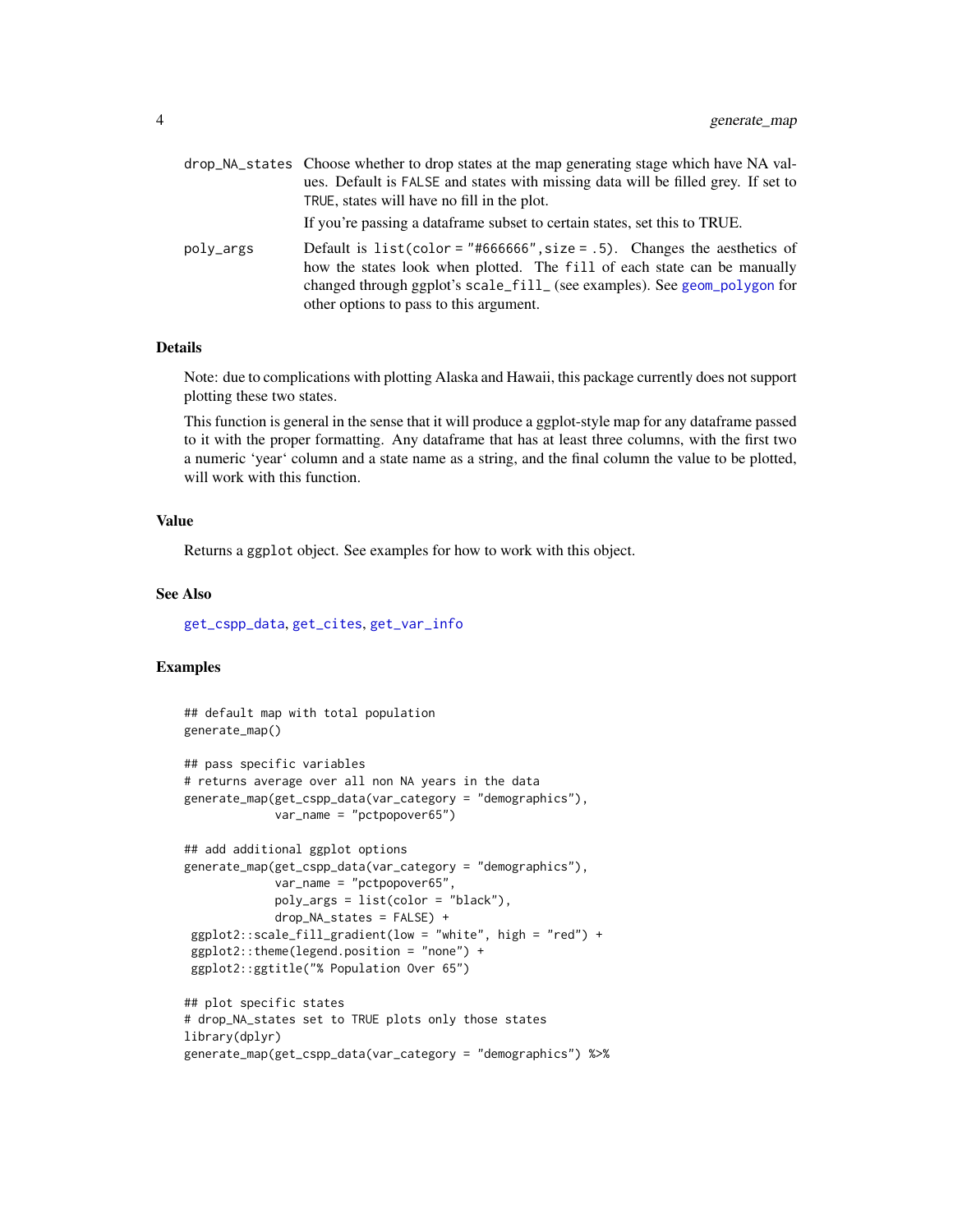```
dplyr::filter(st %in% c("NC", "VA", "SC")),
             var_name = "pctpopover65",
             poly_args = list(color = "black"),
             drop_NA_states = TRUE) +
 ggplot2::scale_fill_gradient(low = "white", high = "red") +
 ggplot2::theme(legend.position = "none") +
 ggplot2::ggtitle("% Population Over 65")
## pass specific variables and years
# returns average over set of years provided
library(dplyr)
generate_map(get_cspp_data(var_category = "demographics") %>%
dplyr::filter(year %in% seq(2001, 2010)))
# returns average over set of years provided
library(dplyr)
generate_map(get_cspp_data(var_category = "demographics") %>%
dplyr::filter(year %in% seq(2001, 2010)))
```
<span id="page-4-1"></span>get\_cites *Get citations for CSPP variables*

#### Description

get\_cites retrieves citations for variables in the CSPP dataset. Users can print the citations to the console, save them as dataframes, and write them to multiple file types (csv, txt). Citations can be written in one of multiple formats (plaintext, bib). Supply variable names that need to be cited with the var\_names argument. The function prints user-supplied variable names that do not match any in the CSPP dataset by default (print\_nomatch). The function also returns the citation for the cspp package and the CSPP dataset as a whole. We request you cite both if you use this package for your research.

#### Usage

```
get_cites(
 var_names,
  write_out = FALSE,
  file_path = NULL,
  format = "bib",print_cites = FALSE,
  print_nomatch = TRUE
)
```
#### Arguments

var\_names Default is NULL. Takes a character string. Should be one or more variables from the CSPP dataset. A citation for each variable is returned.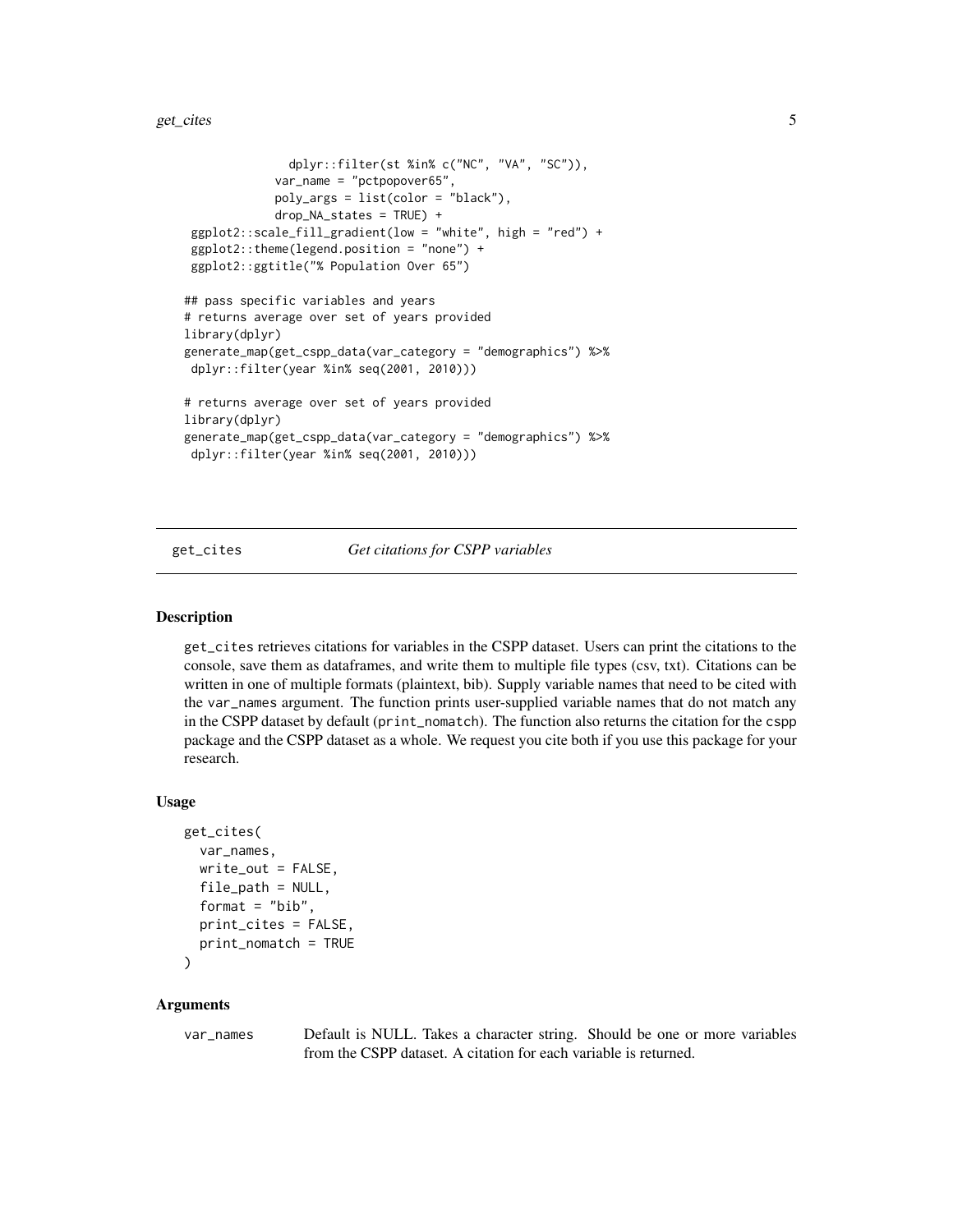<span id="page-5-0"></span>

| write_out     | Default is FALSE. Takes a logical. If FALSE the function does not write the<br>citations out to a file.                                                  |
|---------------|----------------------------------------------------------------------------------------------------------------------------------------------------------|
| file_path     | Default is NULL. Takes a character string. If write_out $=$ T then the file will<br>be saved to this filepath.                                           |
| format        | Default is bib. Takes a character string. If write out $=$ T then the resulting file<br>will be in this format. User must supply "bib", "csv", or "txt". |
| print_cites   | Default is FALSE. Takes a logical value. If TRUE then the function prints the<br>citations to the console.                                               |
| print_nomatch | Default is TRUE. Takes a logical value. If FALSE then the function does not<br>print variables the user supplied that had no match in CSPP.              |

# See Also

[get\\_cspp\\_data](#page-5-1), [get\\_var\\_info](#page-8-1), [generate\\_map](#page-2-1)

#### Examples

```
get_cites("poptotal")
## Not run:
```

```
get_cites(var_names = "poptotal",
         write_out = TRUE,
         file_path = "~/path/to/file.csv",
         format = "csv")
```
## End(Not run)

<span id="page-5-1"></span>get\_cspp\_data *Load CSPP data into the R environment*

# Description

get\_cspp\_data loads either a full or subsetted version of the full CSPP dataset into the R environment as a dataframe.

### Usage

```
get_cspp_data(
 vars = NULL,var_category = NULL,
 states = NULL,
 years = NULL,
 core = FALSE,
 output = NULL,path = "")
```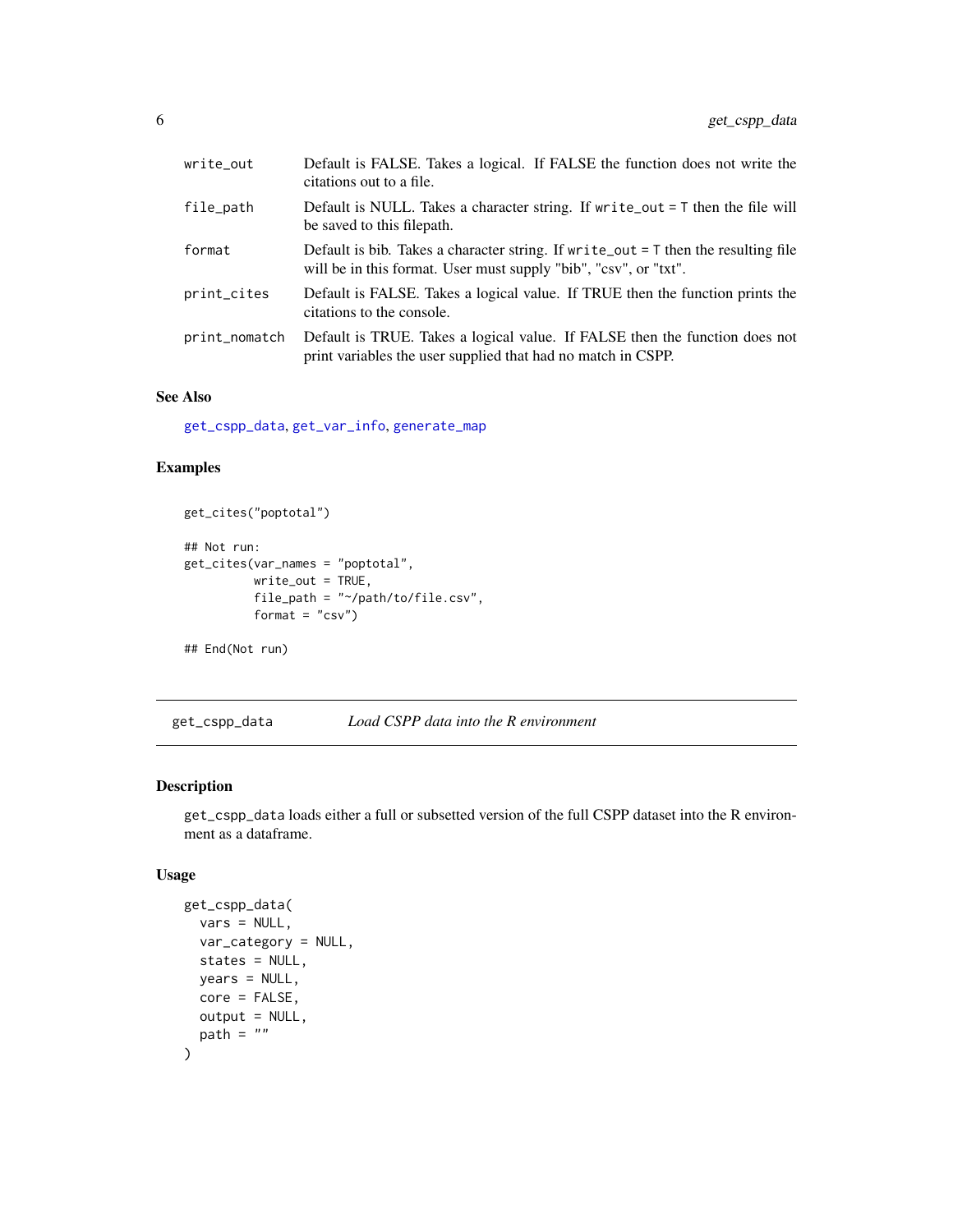# <span id="page-6-0"></span>Arguments

| vars         | Default is NULL. If left blank, returns all variables within the dataset. Takes a<br>string or vector of strings. See get_var_info for pulling variable names and<br>get_cites for citations of specific variables and datasets. Names of variables<br>must be exact matches to variables in the dataset. |
|--------------|-----------------------------------------------------------------------------------------------------------------------------------------------------------------------------------------------------------------------------------------------------------------------------------------------------------|
| var_category | Default is NA. If left blank, returns all datasets. Takes a string or vector of<br>strings.                                                                                                                                                                                                               |
|              | Options are one of, or a combination of: "demographics", "economic-fiscal",<br>"government", "elections", "policy_ideology", "criminal justice", "education",<br>"healthcare", "welfare", "rights", "environment", "drug-alcohol", "gun control",<br>"labor", "transportation", "misc. regulation"        |
| states       | Default is NULL. If left blank, returns all states. Takes a string or vector of<br>strings of state abbreviations. Use state abb to load state abbreviations into<br>the R environment.                                                                                                                   |
| years        | Default is NULL. If left blank, returns all years. Coverage begins at 1900<br>and runs to $2019$ . However, coverage depends on the specific variable – see<br>get_var_info.                                                                                                                              |
|              | Input can be a vector of years (or a singular year), such as $c(2000, 2001, 2002, 2001)$<br>2012) or seq(2000, 2012).                                                                                                                                                                                     |
| core         | Default is FALSE. If TRUE, merge the core CSPP data (approximately 70 com-<br>mon and important variables) with the search result.                                                                                                                                                                        |
| output       | Default is NULL. One of "csv", "dta", "rdata". Optional parameter for writing<br>the resulting dataframe to a file.                                                                                                                                                                                       |
| path         | The directory to write the file to. Default is blank, so writes to working directory.<br>Exclude final slash: e.g., path = "dir1/dir2"                                                                                                                                                                    |

#### See Also

[get\\_var\\_info](#page-8-1), [get\\_cites](#page-4-1), [generate\\_map](#page-2-1)

#### Examples

```
## returns full dataset
data <- get_cspp_data()
## use variable names from get_var_info
data <- get_cspp_data(vars = get_var_info(var_names="pctpop")$variable)
## return subsets
# note: this returns the specific variables listed as well as those in the
# var_category argument
data <- get_cspp_data(vars = c("sess_length", "hou_majority", "term_length"),
                      var_category = "demographics",
                      states = c("NC", "VA", "GA"),
                      years = seq(1995, 2004))
```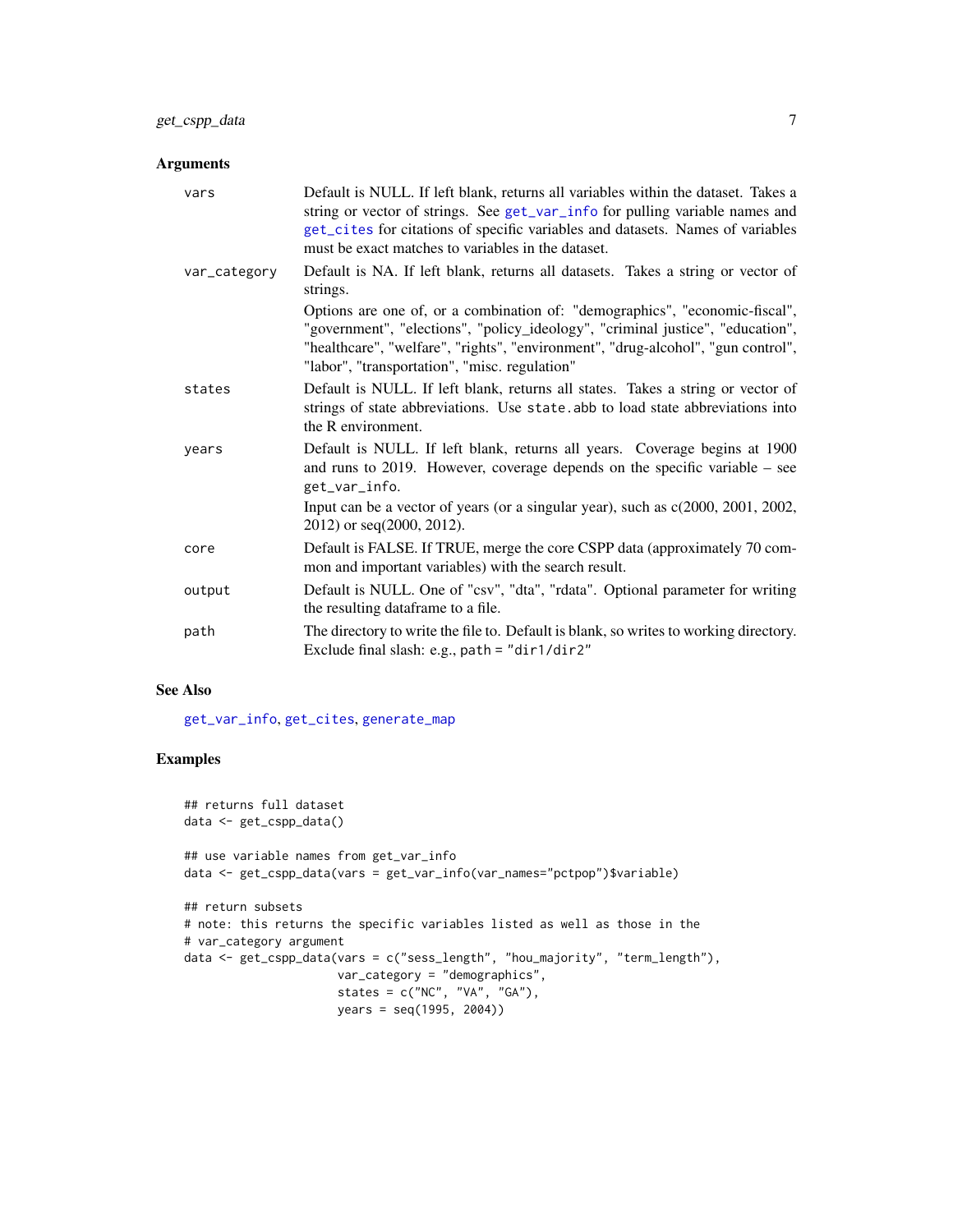<span id="page-7-0"></span>get\_network\_data *Get state networks data*

## Description

network\_data returns a dataframe of the state networks data compiled by the Correlates of State Policy Project. The dataframe is in an edge list format, with each row a state dyad combination. The merge argument allows the direct merging of a dataframe generated by the [get\\_cspp\\_data](#page-5-1) function.

#### Usage

```
get_network_data(category = NULL, merge_data = NULL)
```
#### Arguments

| category   | A category within the networks data. Default is NULL. If left blank, returns<br>the full state networks data. Category options are "Distance Travel Migration",<br>"Economic", "Political", "Policy", "Demographic".                                                                                                                                                                                                                          |
|------------|-----------------------------------------------------------------------------------------------------------------------------------------------------------------------------------------------------------------------------------------------------------------------------------------------------------------------------------------------------------------------------------------------------------------------------------------------|
| merge_data | Default is NULL. Takes a dataframe object in the format generated by get_cspp_data.<br>The function merges this data frame into the network data by state. If the merge<br>dataframe has multiple observations per state, this function averages over all<br>values per state as long as the variables are numeric. If the data frame passed has<br>multiple values per state and some are not numeric, only numeric variables are<br>merged. |

#### Details

The network dataframe that results is directed, with variables directed towards the state in the State1 column. For instance, the IncomingFlights variable is the number of flights from State2 with a destination in State1.

### Value

A dataframe formatted as an edge list.

#### See Also

For more information on the construction of the network data as well as a full codebook see [http:](http://ippsr.msu.edu/public-policy/state-networks) [//ippsr.msu.edu/public-policy/state-networks](http://ippsr.msu.edu/public-policy/state-networks).

# Examples

```
# Load full network data:
network.df <- get_network_data()
```
# Network data for subset of categories: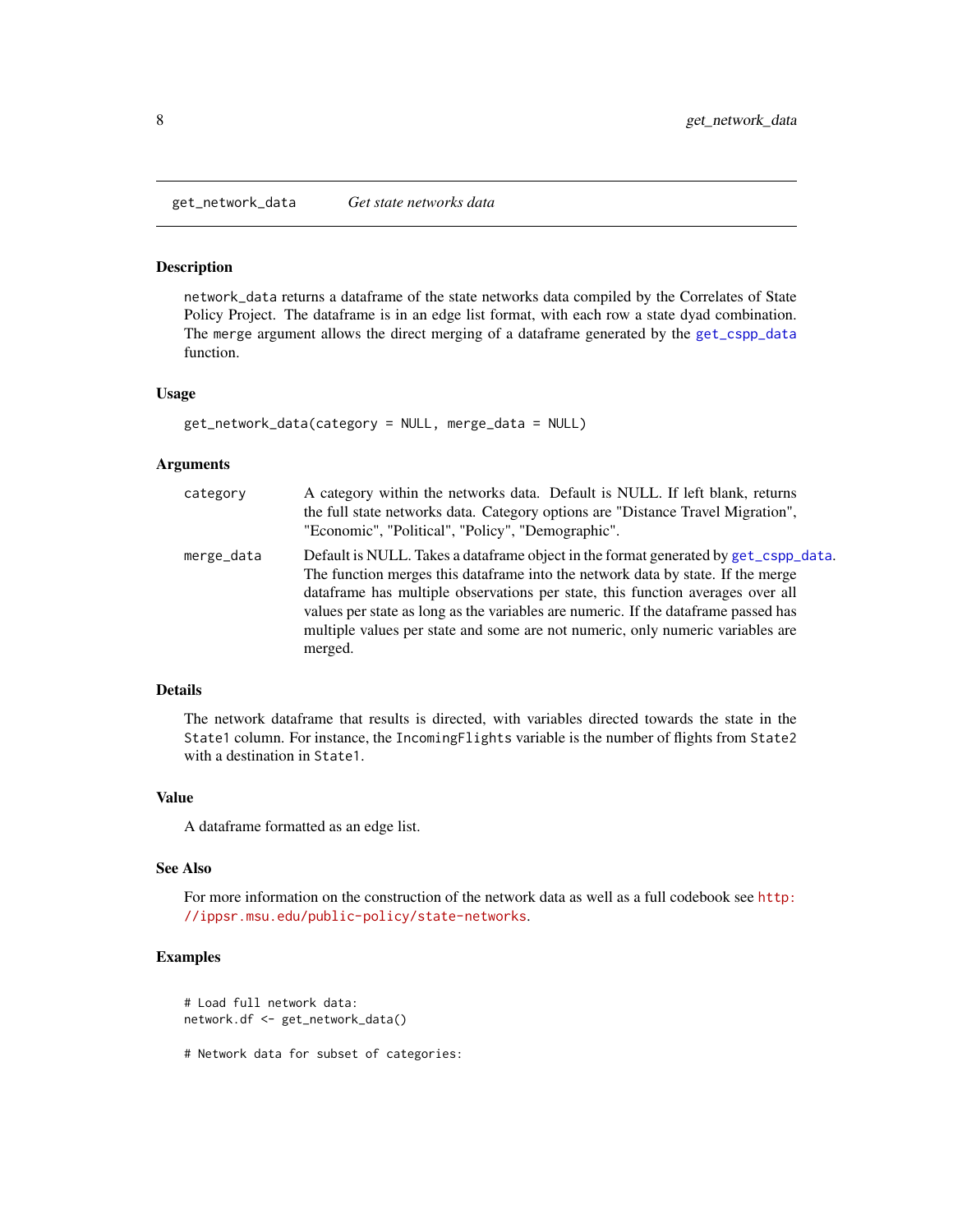```
network.df <- get_network_data(category = c("Economic", "Political"))
# Merge in data from get_cspp_data()
network.df <- get_network_data(category = "Distance Travel Migration",
                     merge_data = get_cspp_data(vars = c("sess_length", "hou_majority"),
                                                           years = seq(1999, 2000)))
```
<span id="page-8-1"></span>

get\_var\_info *Get information regarding the CSPP variables*

#### Description

get\_var\_info retrieves information regarding variables in the CSPP dataset. The information available includes: the years each variable is observed in the data; a short and long description of each variable; the source and citation for each variable; and a general category that describes each variable.

#### Usage

```
get_var_info(
  var_names = NULL,
  categories = NULL,
  related_to = NULL,
  exact = FALSE)
```
#### **Arguments**

| var_names  | Default is NULL. Takes a character string. If left blank the function does not<br>subset by variable name.                                                                                                                                                                                              |
|------------|---------------------------------------------------------------------------------------------------------------------------------------------------------------------------------------------------------------------------------------------------------------------------------------------------------|
| categories | Default is NULL. Takes a character string. If left blank the function does not<br>subset by category.                                                                                                                                                                                                   |
| related_to | Default is NULL. Takes a character string. If the user supplies a character string,<br>the function searches the other relevant fields (variable name, short/long descrip-<br>tion, and source) for string and returns either exact or partial matches depending<br>on the value of the exact argument. |
| exact      | Default is FALSE. If true, exact matches for the other supplied arguments are<br>used. If TRUE, then partial matches are also returned.                                                                                                                                                                 |

# Details

Users can request this information regarding specific variables or all the variables within a specific category. Users can request exact matches of their supplied arguments or allow partial matches with the exact argument. Users can also search all these relevant fields (variable name, short/long description, source) for a keyword/s with the supply a string related\_to argument to identify variables related to a topic of interest.

Specifying no arguments returns all the information for all the variables in the CSPP dataset.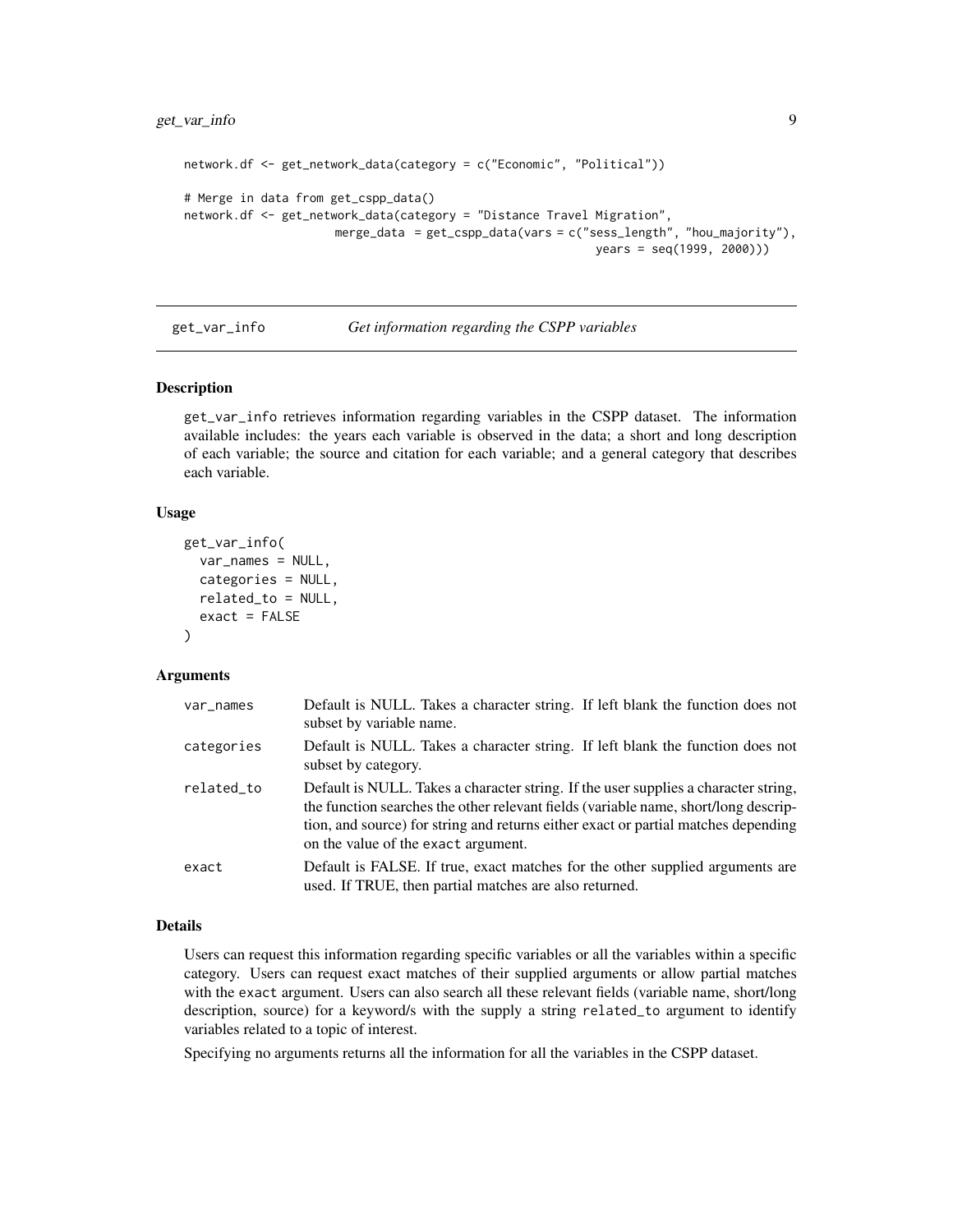# See Also

[get\\_cspp\\_data](#page-5-1), [get\\_cites](#page-4-1), [generate\\_map](#page-2-1)

# Examples

```
# returns all variable information
get_var_info()
# searches all columns for non-exact matches of "pop" and "fem"
get_var_info(related_to = c("pop","femal"))
get_var_info(categories = "demographics")
# returns non-exact matches for variables with "pop" and that have "femal" anywhere in the row
get_var_info(var_names = "pop",
             related_to = "femal")
```
map\_example *Sample Dataset for Working with generate\_map()*

# Description

A dataframe to create a sample map using the generate\_map function. The variable plotted is population.

#### Usage

map\_example

#### Format

An object of class tbl\_df (inherits from tbl, data.frame) with 51 rows and 3 columns.

#### Details

@name map\_example @docType data @usage data(map\_example) @keywords datasets

<span id="page-9-0"></span>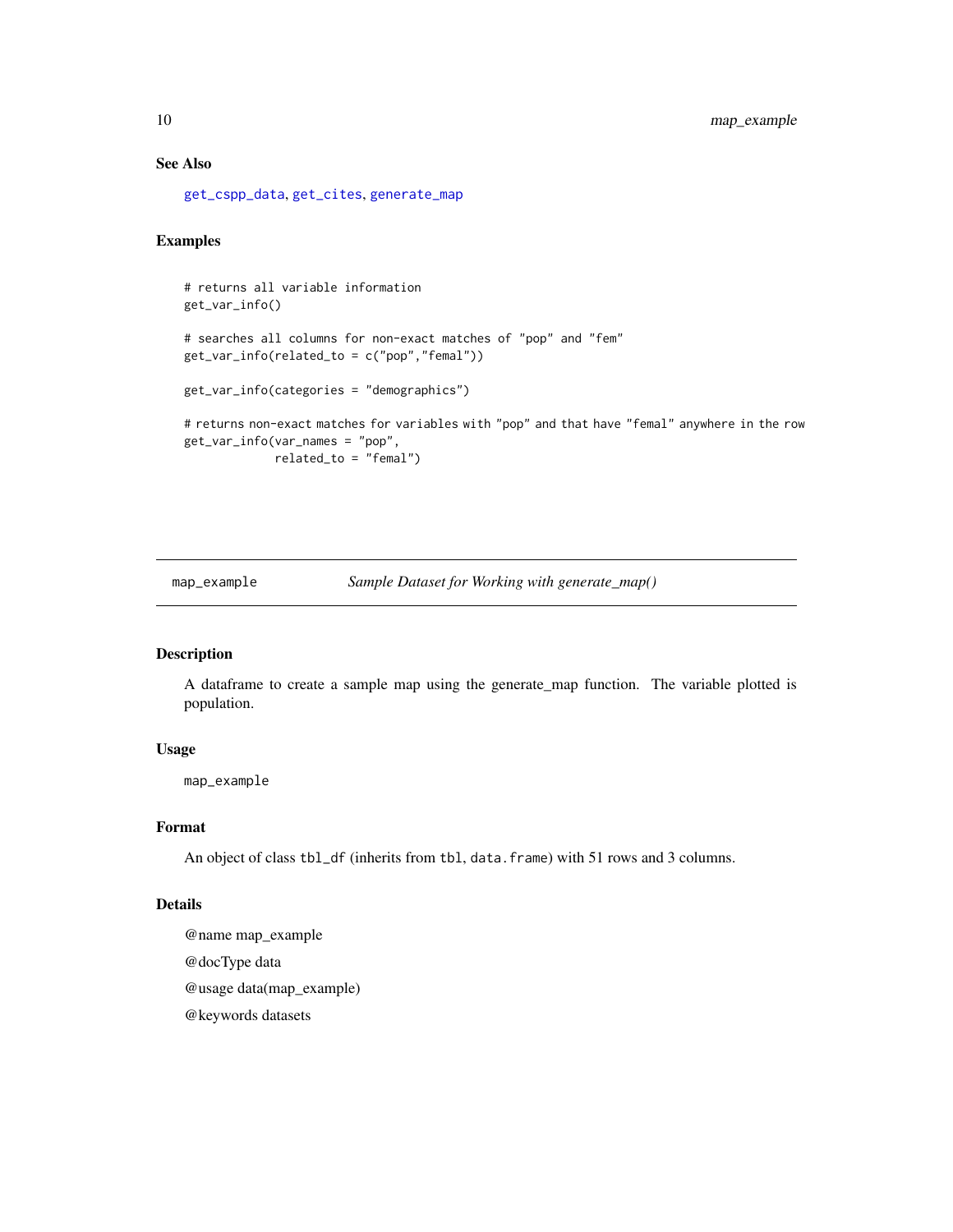<span id="page-10-0"></span>

#### Description

The State Networks dataset is a compilation of many state-to-state relational variables, including measures of shared borders, travel and trade between states, and demographic characteristics of state populations collected by Shayla Olson (2020) and Marty P. Jordan and Matt Grossmann (2020) <http://ippsr.msu.edu/public-policy/state-networks>.

#### Usage

network\_data

#### Format

An object of class tbl\_df (inherits from tbl, data.frame) with 2550 rows and 120 columns.

#### Details

@name network\_data @docType data @usage data(network\_data) @keywords datasets

network\_vars *State Network (IPPSR) Dataset Variable Names*

# Description

A dataset of the the names of the variables in the IPPSR state networks data.

#### Usage

network\_vars

#### Format

An object of class data. frame with 118 rows and 2 columns.

# Details

@name network\_vars @docType data @usage data(network\_vars) @keywords datasets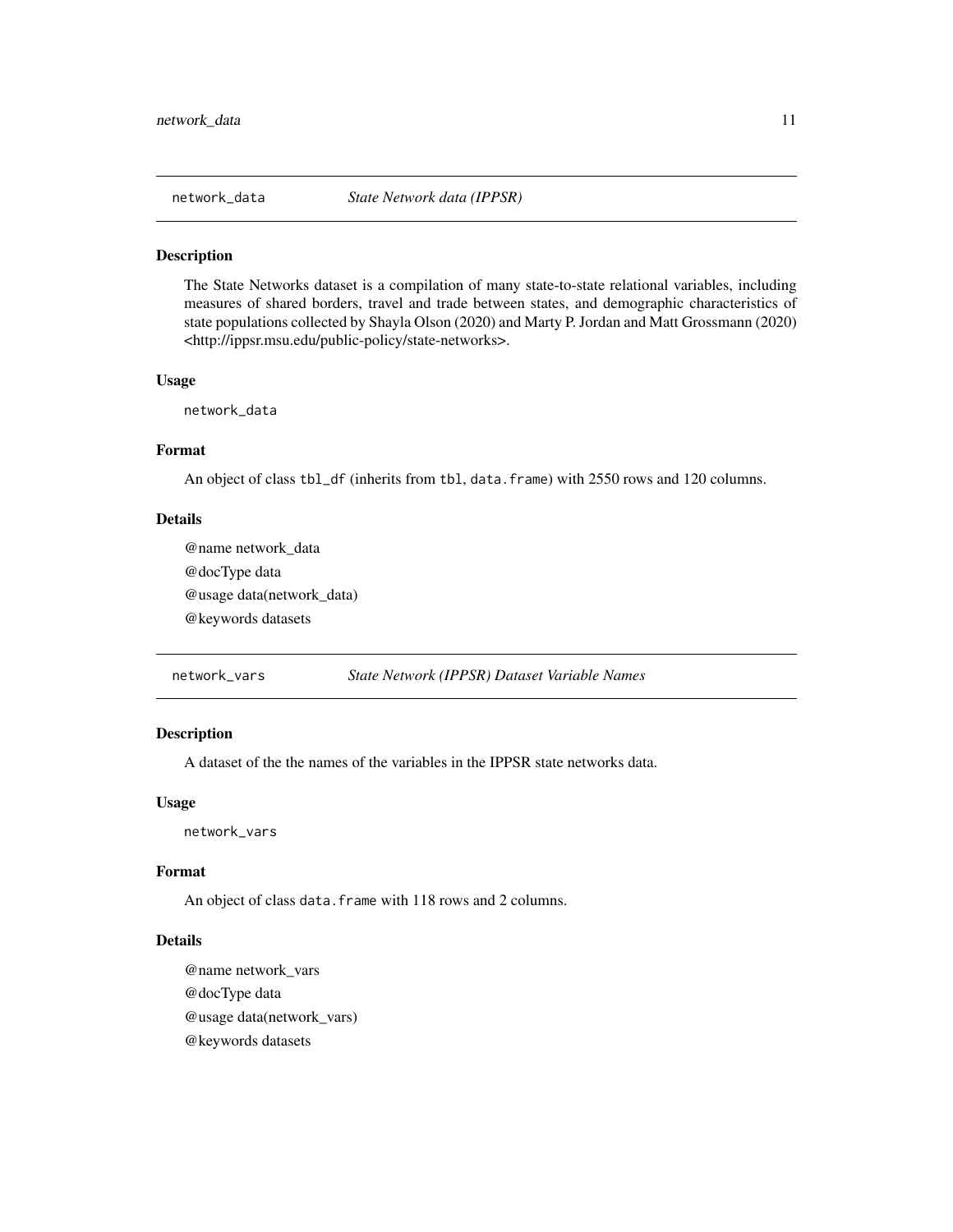# Description

plot\_panel takes CSPP data from [get\\_cspp\\_data](#page-5-1) and plots the values of the passed variable name in a time series (grid or line) format.

#### Usage

```
plot_panel(
  cspp_data = NULL,
  var_name = NULL,
 years = NULL,
 colors = c("#b3a4a4", "#8f3838", "#dbdbdb")
)
```
# Arguments

| cspp_data | Dataframe generated by get_cspp_data which must include the variable st.                                                                                                                                                                                                                                                                                                                                                                                                                                                |
|-----------|-------------------------------------------------------------------------------------------------------------------------------------------------------------------------------------------------------------------------------------------------------------------------------------------------------------------------------------------------------------------------------------------------------------------------------------------------------------------------------------------------------------------------|
| var_name  | Specific variable within the dataframe passed to 'cspp_data' to plot. If left<br>NULL, will automatically plot the first variable after state identifiers.                                                                                                                                                                                                                                                                                                                                                              |
| years     | Specify years within the passed dataframe to plot. If left NULL, will plot all<br>years for which not all observations have missing values. Takes a vector of<br>years.                                                                                                                                                                                                                                                                                                                                                 |
| colors    | Specify the colors to be used in a grid plot. Must include three values in a charac-<br>ter vector format. The default values are 'c("#b3a4a4", "#8f3838", "#dbdbdb")'.<br>If the variable plotted is dichotomous, the first color is the non-treated value and<br>the second color is the treated value. The third color is the value for NA. If plot-<br>ting a continuous variable, the first color is the low end of the gradient and the<br>second value is the high end of the gradient. See scale_fill_gradient. |

#### Details

This function will take any dataframe consisting of the variables 'year' and 'st' plus one other variable.

# Value

ggplot2 object

# See Also

[get\\_var\\_info](#page-8-1), [get\\_cites](#page-4-1), [generate\\_map](#page-2-1)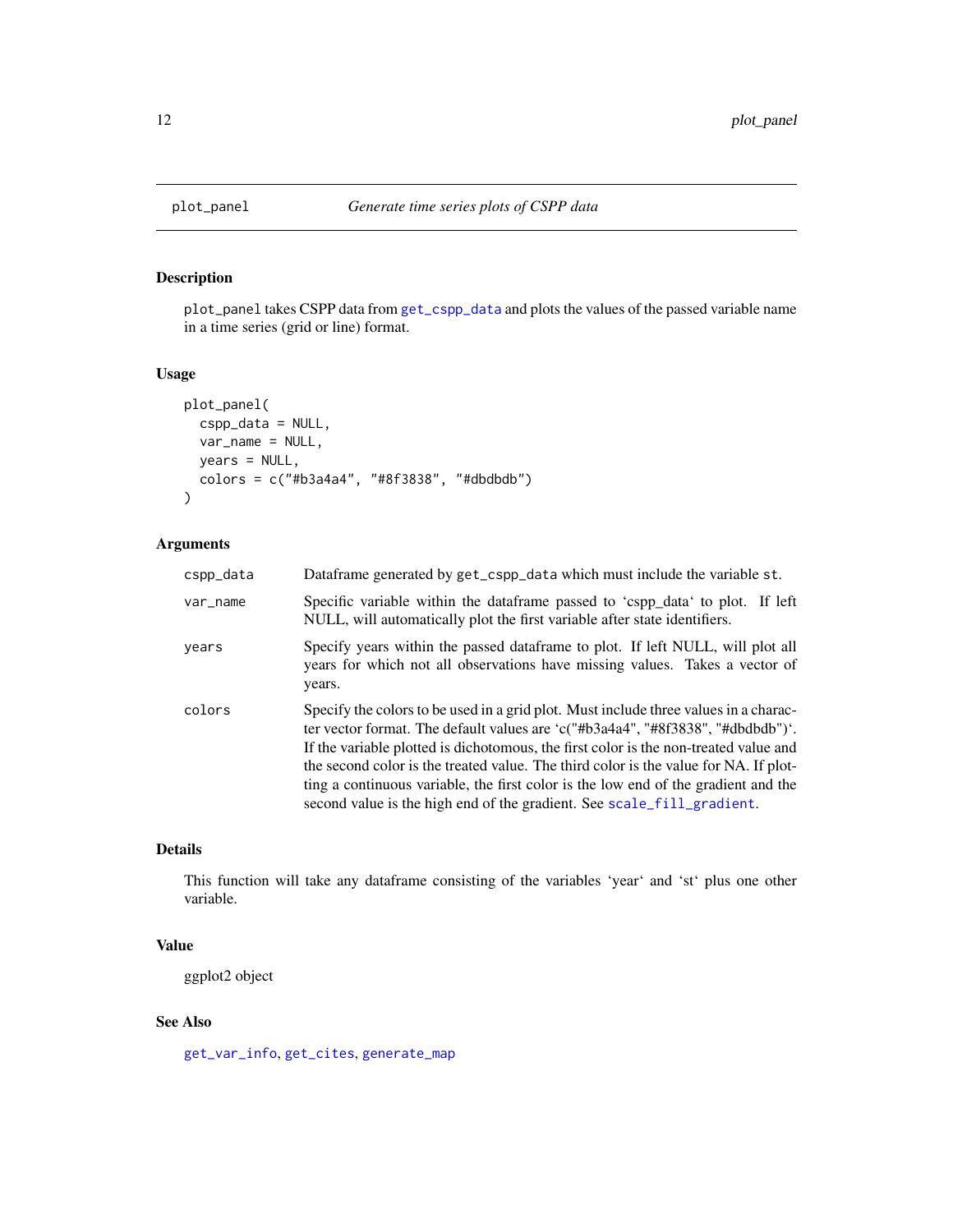# <span id="page-12-0"></span>var\_names\_db 13

#### Examples

```
# dichotomous variable
cspp <- get_cspp_data(vars = c("drugs_medical_marijuana"))
plot_panel(cspp)
# change colors and years
plot_panel(cspp, colors = c("white", "blue", "black"),
                 years = seq(1980, 2000))
# continuous variable with missing data:
continuous_data <- get_cspp_data(vars = c("h_diffs"))
plot_panel(continuous_data, colors = c("white", "dodgerblue", "#eeeeee"))
# add ggplot2 features
library(ggplot2)
plot_panel(continuous_data, colors = c("white", "dodgerblue", "#eeeeee")) +
 theme(legend.position = "none") +
 ggplot2::ggtitle("Continuous variable")
```
var\_names\_db *Correlates of State Policy Project Dataset (IPPSR) Variable Names*

# Description

A dataframe of all variable names, their descriptions, and sources in the Correlates of State Policy Project Dataset.

#### Usage

var\_names\_db

# Format

An object of class data.frame with 2179 rows and 3 columns.

# Details

@name var\_names\_db @docType data @usage data(var\_names\_db) @keywords datasets